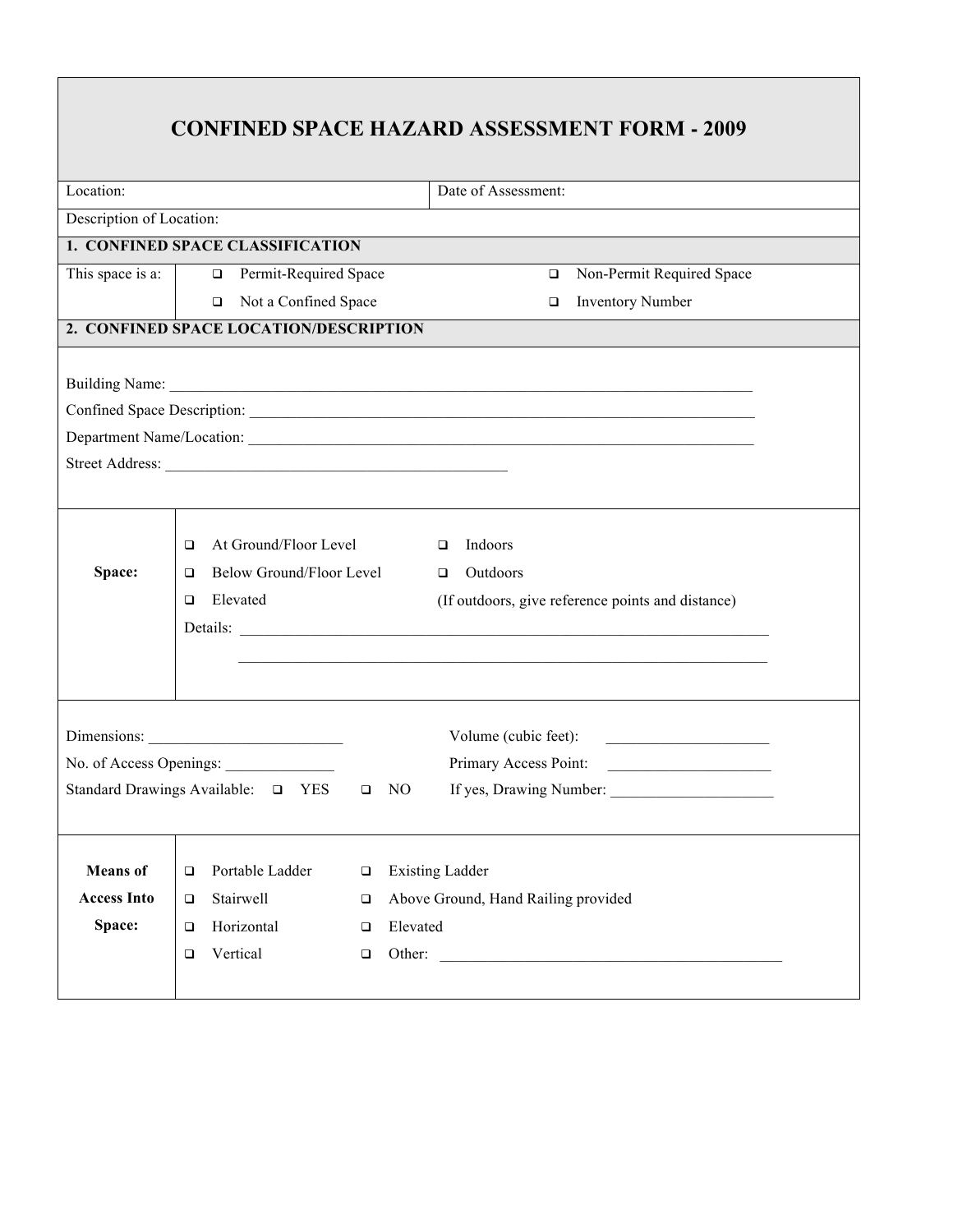|                                                                   | 3. PROCESS/ WORK PERFORMED IN SPACE                                                                                              |                        |  |  |  |  |
|-------------------------------------------------------------------|----------------------------------------------------------------------------------------------------------------------------------|------------------------|--|--|--|--|
|                                                                   |                                                                                                                                  |                        |  |  |  |  |
|                                                                   | Chemicals/Hazardous Materials in Use?<br>YES<br>$\Box$<br>$\Box$                                                                 | NO                     |  |  |  |  |
|                                                                   | <b>Chemical/Material Name</b><br><b>Supplier</b>                                                                                 |                        |  |  |  |  |
|                                                                   | $\Box$<br><u> 1989 - Johann Barn, mars ann an t-Amhain Aonaich an t-Aonaich an t-Aonaich an t-Aonaich an t-Aonaich ann an t-</u> |                        |  |  |  |  |
| If Yes:                                                           | $\Box$<br><u> 1989 - Johann Barn, mars eta bainar eta bainar eta baina eta baina eta baina eta baina eta baina eta baina e</u>   |                        |  |  |  |  |
|                                                                   | $\Box$<br><u> 1989 - Johann Barbara, martxa alemaniar a</u>                                                                      |                        |  |  |  |  |
|                                                                   | $\Box$<br><u> 1989 - Johann Barbara, martxa alemaniar a</u>                                                                      |                        |  |  |  |  |
|                                                                   |                                                                                                                                  |                        |  |  |  |  |
|                                                                   | Copy of MSDS required at worksite<br><b>YES</b><br>$\Box$                                                                        | $\Box$ NO              |  |  |  |  |
|                                                                   | Waste Products/Sludge Present When Space is Emptied?<br><b>YES</b><br>$\Box$<br>$\Box$                                           | NO                     |  |  |  |  |
|                                                                   | 4. ENTRY INTO SPACE IS CARRIED OUT<br>$\Box$ Yes $\Box$ No<br>If YES:                                                            |                        |  |  |  |  |
| Primary                                                           | Inspection<br>Preventative Maintenance<br>$\Box$<br>$\Box$                                                                       |                        |  |  |  |  |
| <b>Reason for</b>                                                 | Cleaning<br>Maintenance Repair<br>$\Box$<br>$\Box$                                                                               |                        |  |  |  |  |
| Entry                                                             | Fire<br>$\Box$<br>$\Box$                                                                                                         |                        |  |  |  |  |
|                                                                   |                                                                                                                                  |                        |  |  |  |  |
| <b>Frequency of</b>                                               | Daily<br>Weekly<br>$\Box$ Monthly<br>$\Box$<br>$\boxed{)}$ Other:<br>$\Box$                                                      |                        |  |  |  |  |
| Entry                                                             |                                                                                                                                  |                        |  |  |  |  |
| 5. NOTIFICATION                                                   |                                                                                                                                  |                        |  |  |  |  |
| $\Box$                                                            | Notification to be given to the affected department of service interruption and entry work:                                      |                        |  |  |  |  |
|                                                                   | $Department =$                                                                                                                   |                        |  |  |  |  |
| $\Box$                                                            | Pre-Entry briefing on specific hazards and control measures to Confined Space Team                                               |                        |  |  |  |  |
| <b>6. SITE CONTROL</b>                                            | $\overline{Q}$ Yes $\overline{Q}$ No<br>If YES:                                                                                  |                        |  |  |  |  |
| Barricades/Guardrails<br>◻                                        | <b>Traffic Protection Plan</b><br>Rope/Warning Tape<br>$\Box$<br>$\Box$                                                          |                        |  |  |  |  |
| <b>Warning Signs</b><br>$\Box$                                    | <b>Secure Access Doors</b><br>Other:<br>$\Box$<br>$\Box$                                                                         |                        |  |  |  |  |
|                                                                   |                                                                                                                                  |                        |  |  |  |  |
|                                                                   | $\Box$ Yes $\Box$ No<br>7. SPACE PREPARATION METHODS<br>If YES:                                                                  |                        |  |  |  |  |
| Empty<br>$\Box$<br>Clean<br>□                                     | Depressurize<br>Ventilating<br>Purge<br>$\Box$<br>$\Box$<br>$\Box$<br>Cool<br>Cool<br>Other:<br>$\Box$<br>$\Box$<br>$\Box$       |                        |  |  |  |  |
|                                                                   |                                                                                                                                  |                        |  |  |  |  |
| 8. LOCKOUT / TAGOUT                                               | $\Box$ Yes $\Box$ No<br>If YES:                                                                                                  |                        |  |  |  |  |
| Electrical<br>□                                                   | $\Box$ Hydraulic<br>Pneumatic<br>Chemical<br>Thermal<br>$\Box$<br>$\Box$<br>$\Box$<br>$\Box$                                     | Radiation              |  |  |  |  |
| Gravity<br>□                                                      | Chemical/<br>Gases<br>Blocking/<br>$\Box$<br>$\Box$<br>$\Box$<br>$\Box$                                                          |                        |  |  |  |  |
|                                                                   | Fluids<br>Cribbing                                                                                                               |                        |  |  |  |  |
| Reference established Lockout/Tagout written procedure.<br>$\Box$ |                                                                                                                                  |                        |  |  |  |  |
| $\Box$ Yes $\Box$ No<br>9. PIPELINE ISOLATION<br>If YES:          |                                                                                                                                  |                        |  |  |  |  |
| Broken<br>$\Box$                                                  | Blanked/<br>$\Box$ Capped<br>Vented<br>Double Valve &<br>$\Box$<br>$\Box$<br>$\Box$<br>$\Box$                                    | <b>Isolation Valve</b> |  |  |  |  |
|                                                                   | <b>Blind</b><br>Bleed                                                                                                            |                        |  |  |  |  |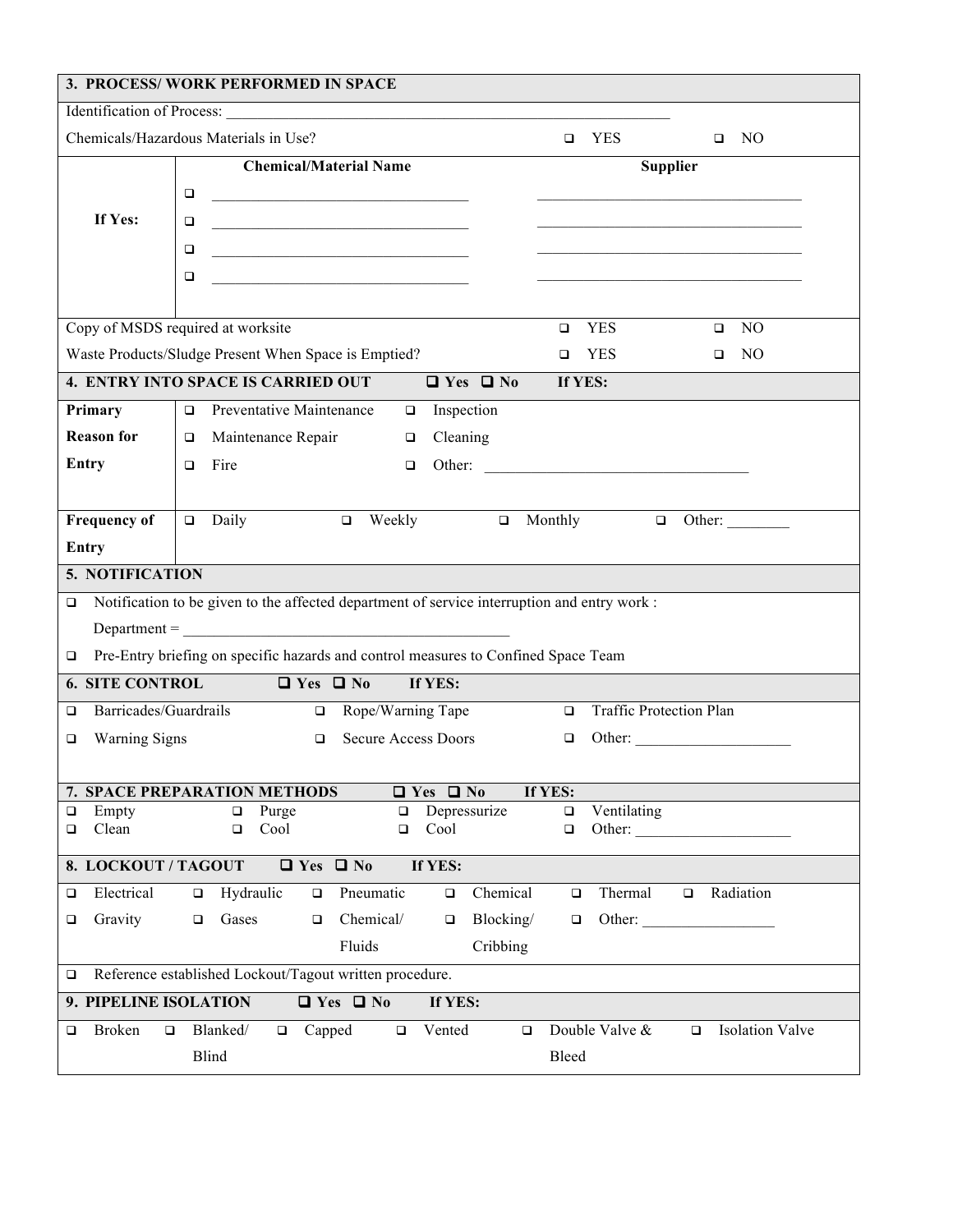| <b>10. HAZARD IDENTIFICATION</b>                                                                                                                                                                                                                                                                       |                                                                                                                                                                                                                                                                                               |  |  |  |  |  |
|--------------------------------------------------------------------------------------------------------------------------------------------------------------------------------------------------------------------------------------------------------------------------------------------------------|-----------------------------------------------------------------------------------------------------------------------------------------------------------------------------------------------------------------------------------------------------------------------------------------------|--|--|--|--|--|
| A. Atmospheric Hazards U Yes U No                                                                                                                                                                                                                                                                      | C. Potential Energy Sources $\Box$ Yes $\Box$ No                                                                                                                                                                                                                                              |  |  |  |  |  |
| If YES complete Section A. If NO proceed to Section B.                                                                                                                                                                                                                                                 | If YES complete Section C. If NO proceed to Section D.                                                                                                                                                                                                                                        |  |  |  |  |  |
| <b>Oxygen Content:</b><br>$\mathbf N$<br>Y<br>$\Box$<br>❏<br>Enrichment > $23.0\%$<br>ם ם                                                                                                                                                                                                              | Y N<br>$\Box$<br>$\Box$<br>Electrical<br>$\Box$ $\Box$<br>Hydraulic                                                                                                                                                                                                                           |  |  |  |  |  |
| Toxic, Explosive & Gases:<br>$(LEL% - UEL%)$                                                                                                                                                                                                                                                           | Q.<br>$\Box$<br>Pneumatic<br>$\Box$<br>Mechanical                                                                                                                                                                                                                                             |  |  |  |  |  |
| $\Box$<br>Acetone<br>$(2.6 - 12.8)$<br>$\Box$<br>Ammonia<br>❏.<br>$\Box$<br>$(1.3 - 7.1)$<br>❏<br>Benzene<br>Benzene $(1.3 - 7.1)$<br>Carbon Dioxide $(900 \text{ mg/m}^3)$<br>$\Box$<br>❏<br>$\Box$<br>❏<br>Ethyl Alcohol $(3.3 - 19.0)$<br>$\Box$<br>❏<br>$(1.4 - 7.6)$<br>Gasoline<br>ם ם           | ם ם<br>Steam<br>$\Box$ $\Box$<br>Piping systems<br>$\Box$ $\Box$<br>Gravity<br>Other: $\qquad \qquad$<br>$\Box$<br>the control of the control of the control of the control of the control of the control of                                                                                  |  |  |  |  |  |
| $(1.1 - 7.5)$<br>$\Box$<br>Hexane<br>❏<br>$\Box$<br>Hydrogen Sulphide (4.0 - 44.0)<br>$\Box$<br>ם ם<br>Methane<br>$(5.3 - 14.0)$                                                                                                                                                                       | D. Safety Hazards<br>$\Box$ Yes $\Box$ No                                                                                                                                                                                                                                                     |  |  |  |  |  |
| $\Box$<br>Methyl Alcohol<br>$(7.3 - 36.0)$<br>❏<br>Nitrogen Dioxide $(310 \text{ mg/m}^3)$ __________<br>$\Box$<br>❏<br>$\Box$<br>Propane $(2.4 - 9.5)$<br>Sulphur Dioxide $(13 \text{ mg/m}^3)$<br>❏<br>$\Box$<br>❏<br>Toluene<br>$(1.2 - 7.1)$<br>$\Box$<br>$\Box$<br>ם ם<br>$(1.1 - 7.0)$<br>Xylene | If YES complete Section D. If NO proceed to Section E.<br>$\Box$<br>Entry/Exit (access/egress)<br>$\Box$ $\Box$<br>Ventilation Systems<br>$\Box$<br>Machinery<br>$\Box$ $\Box$<br>Piping/Distribution Systems<br>$\Box$ $\Box$<br>Residual chemicals/materials<br>$\Box$ $\Box$<br>Visibility |  |  |  |  |  |
| <b>Fumes, Dusts &amp; Smoke:</b><br>$\Box$<br>Fogs<br>ם ם<br>Smoke                                                                                                                                                                                                                                     | $\Box$ $\Box$<br>Physical obstacles<br>$\Box$ $\Box$<br>Temperature extremes<br>$\Box$<br>Humidity                                                                                                                                                                                            |  |  |  |  |  |
| Biological Agents: _________________                                                                                                                                                                                                                                                                   | Noise<br>$\Box$                                                                                                                                                                                                                                                                               |  |  |  |  |  |
| <b>Configuration Hazards</b> $\Box$ Yes $\Box$ No<br><b>B.</b>                                                                                                                                                                                                                                         | $\Box$<br>Vibration<br>$\Box$<br>Hazardous animals<br>$\Box$ $\Box$                                                                                                                                                                                                                           |  |  |  |  |  |
| If YES complete Section B. If NO proceed to Section C.<br>ם ם<br>Interior shape or slope                                                                                                                                                                                                               |                                                                                                                                                                                                                                                                                               |  |  |  |  |  |
| $\Box$<br>❏<br>Low overhead clearance<br>$\Box$<br>$\Box$<br>Drop offs                                                                                                                                                                                                                                 | $\Box$ Yes $\Box$ No<br>E. External Hazards                                                                                                                                                                                                                                                   |  |  |  |  |  |
| $\Box$<br>Complex layout                                                                                                                                                                                                                                                                               | If YES complete Section E. If NO proceed to Section 10.                                                                                                                                                                                                                                       |  |  |  |  |  |
| $\Box$ $\Box$<br>Structural integrity<br>$\Box$ $\Box$<br>Compartmentalized<br>$\Box$ $\Box$<br><b>Elevated Work Surfaces</b><br>$\Box$ $\Box$<br>Sharp surfaces<br>Inwardly converging walls<br>$\Box$<br>$\Box$<br>$\Box$ $\Box$<br>Maneuverability                                                  | $\Box$<br>Traffic<br>$\Box$<br>Machinery / equipment<br>$\Box$ $\Box$<br>Work in neighboring compartments<br>$\Box$ $\Box$<br>Terrain<br>$\Box$ $\Box$<br>Processes<br>$\Box$ $\Box$<br>Weather If yes, give examples:                                                                        |  |  |  |  |  |
|                                                                                                                                                                                                                                                                                                        | $\Box$                                                                                                                                                                                                                                                                                        |  |  |  |  |  |
| 11. HOT WORK                                                                                                                                                                                                                                                                                           |                                                                                                                                                                                                                                                                                               |  |  |  |  |  |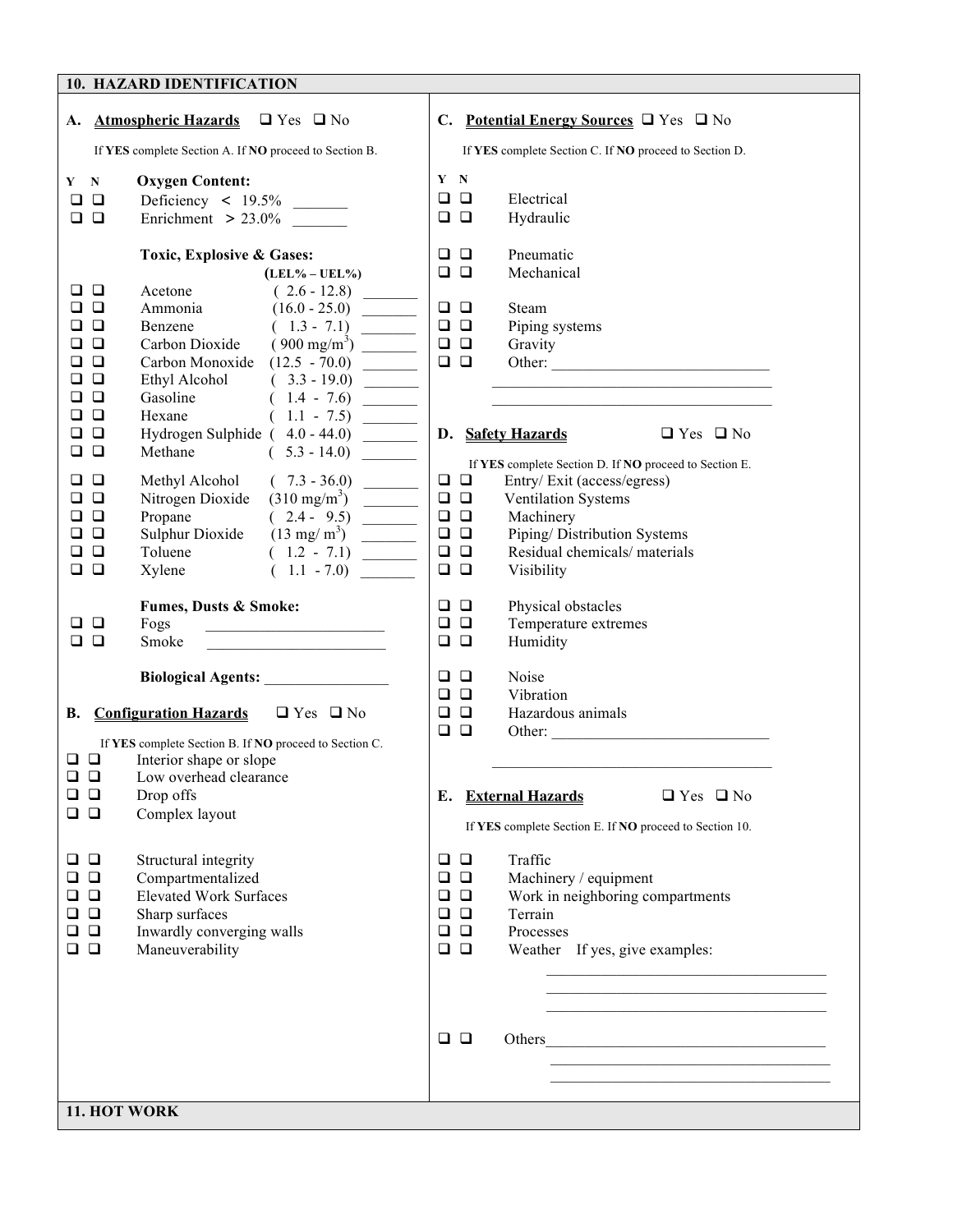| Hot Work Permit Is Required $\Box$ Yes $\Box$ No                                                                                    |
|-------------------------------------------------------------------------------------------------------------------------------------|
| If YES: Special Precautions for Welding / Cutting: _____________________________                                                    |
| Space must be re-evaluated for hazards and appropriate measures and precautions must be taken.                                      |
| NO SMOKING PERMITTED IN SPACE AT ANY TIME<br>□                                                                                      |
| $\Box$ Yes $\Box$ No Portable Fire Extinguisher                                                                                     |
| If YES: (type) Size:                                                                                                                |
| 12. ELECTRICAL EQUIPMENT (TO TAKE INTO SPACE) I Yes I No<br>If YES:                                                                 |
| Double Insulated a Battery Operated<br>$\Box$ Low Voltage<br>Ground Fault Circuit<br>$\Box$                                         |
| Tools<br>Interrupter (GFCI)                                                                                                         |
| $\Box$ Explosion Proof<br>$\Box$ Other<br>Generator<br>$\Box$ Positively Grounded<br>$\Box$                                         |
| Tool / Equipment<br>Equipment                                                                                                       |
| 13. ILLUMINATION (TO TAKE INTO SPACE)<br>$\overline{Q}$ Yes $\overline{Q}$ No<br>If YES:                                            |
| Portable Electric Safety Lamp<br>$\overline{\Box}$ Low Voltage<br>$\Box$ Battery Operated Lighting (ex. Flashlights)<br>□           |
| <b>Light Stations</b><br>$\Box$ Light Sticks<br>$\Box$ Explosion Proof Equipment<br>$\Box$                                          |
| $\Box$ Others<br>Lighting Provided within space<br>$\Box$<br>String of Lights<br>$\Box$                                             |
|                                                                                                                                     |
| 14. PRE-ENTRY AND ENTRY ATMOSPHERIC TESTING (ALWAYS REQUIRED)                                                                       |
| * Oxygen<br>Continuous<br>Periodic – Frequency<br>$\Box$<br>$\Box$                                                                  |
| * Combustible Gas<br>Continuous<br>$\Box$ Periodic – Frequency<br>$\Box$                                                            |
| * Toxic $\Box$ H <sub>2</sub> S $\Box$ CO<br>$\Box$ Continuous<br>$\Box$ Periodic – Frequency                                       |
| Other:<br>PEL: $H_2S = 10$ ppm, $CO = 35$ ppm                                                                                       |
| <b>INSTRUMENTATION:</b>                                                                                                             |
| 3-Gas Meter $\Box$ 4-Gas Meter $\Box$ Draeger Tubes $\Box$ Accessories $\Box$ Other:<br>$\Box$                                      |
| 4-gas meter = $\%$ oxygen / $\%$ LEL / Toxic / Toxic<br>3-Gas meter = $\%$ oxygen / $\%$ LEL / Toxic.                               |
| <b>15. RESPIRATORY PROTECTION</b><br>$\overline{\Box$ Yes $\overline{\Box}$ No<br>If YES:                                           |
|                                                                                                                                     |
| Full Mask Air Purifying Respirator for:<br>$\Box$ Air-Line Supplied with 5 minute escape cylinder<br>❏                              |
| Self-Contained Breathing Apparatus (SCBA): _________<br>$\Box$                                                                      |
| <b>16. PERSONAL PROTECTIVE EQUIPMENT</b><br>If YES:<br>$\Box$ Yes $\Box$ No                                                         |
| $\Box$ Welding Helmet<br><b>Safety Glasses</b><br>Protective Clothing (type)<br>$\Box$<br>$\Box$                                    |
| Hard Hat<br><b>Impact Goggles</b><br>Protective Footwear<br>$\Box$<br>$\Box$<br>❏                                                   |
| Face shield<br><b>Chemical Goggles</b><br>Gloves (type)<br>$\Box$<br>$\Box$<br>❏                                                    |
| Hearing Protection<br>Double Hearing Protection<br><b>Traffic Vest</b><br><b>Cutting Goggles</b><br>$\Box$<br>$\Box$<br>$\Box$<br>❏ |
| *PPE requirements must be determined from the activity being performed within the Confined Space. *                                 |

Г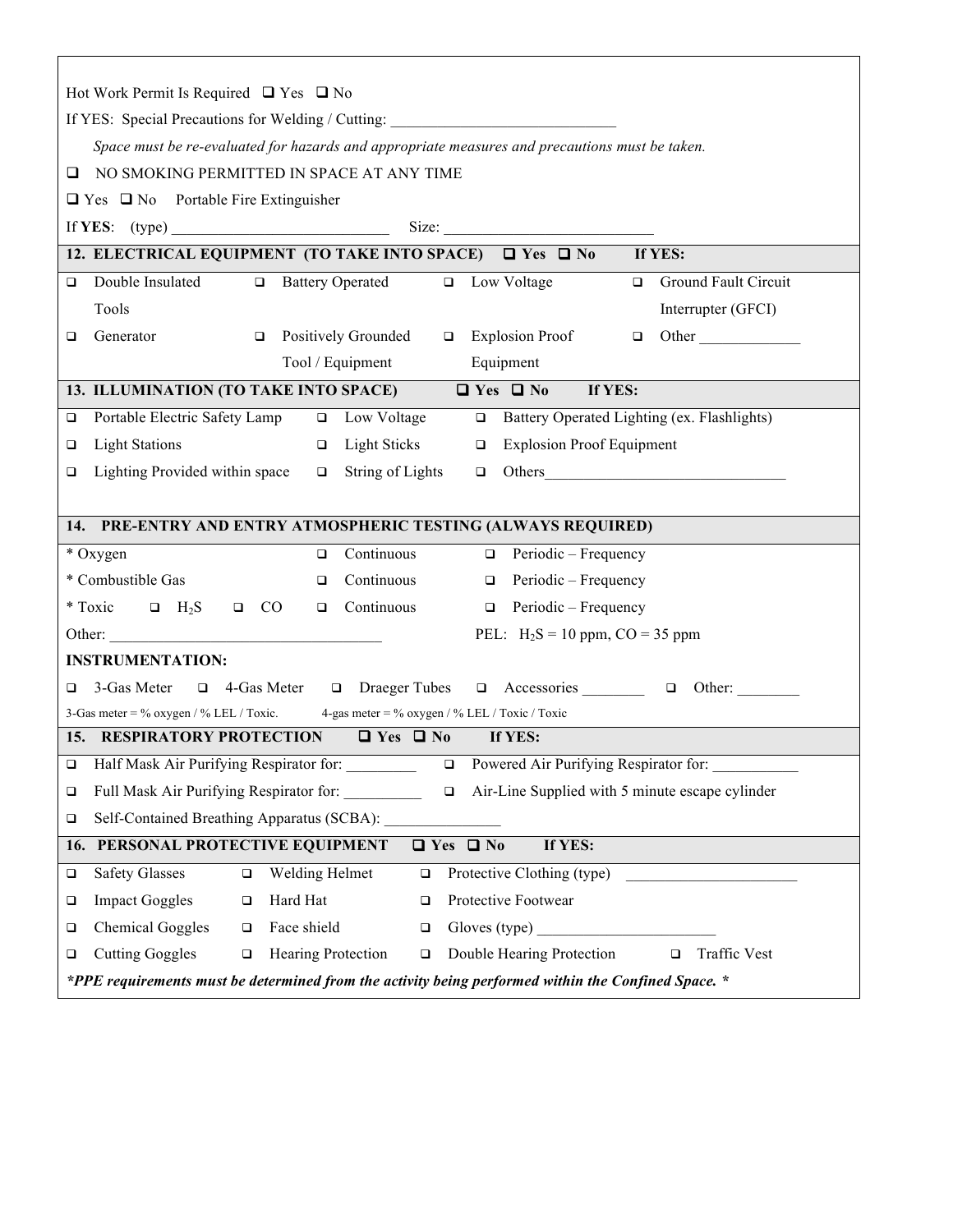| 17. FALL PROTECTION AND RESCUE DEVICES                         |                                                                               |                                        | $\sqrt{2} \text{ Yes } \sqrt{2} \text{ No }$ | If YES:                                                        |      |  |  |
|----------------------------------------------------------------|-------------------------------------------------------------------------------|----------------------------------------|----------------------------------------------|----------------------------------------------------------------|------|--|--|
| Davit System / Tripod System<br>$\Box$                         |                                                                               | $\Box$                                 | Personal Alert and Distress Device           |                                                                |      |  |  |
| Full Body Harness with "D" Ring<br>❏                           |                                                                               | $\Box$                                 |                                              |                                                                |      |  |  |
| Escape SCBA<br>$\Box$                                          |                                                                               | $\Box$                                 |                                              |                                                                |      |  |  |
| $\Box$                                                         | Special Attachment/ Anchor Requirements:<br>$\Box$<br>Barricades/ Guard Rails |                                        |                                              |                                                                |      |  |  |
| <b>18. COMMUNICATION EQUIPMENT</b>                             |                                                                               | $\Box$ Yes $\Box$ No                   | If YES:                                      |                                                                |      |  |  |
| Attendant Required?                                            |                                                                               | □                                      | <b>YES</b>                                   | NO<br>$\Box$                                                   |      |  |  |
| <b>Between Attendant and Entrant(s):</b>                       |                                                                               |                                        |                                              |                                                                |      |  |  |
| Verbal (voice)<br>□                                            | Radio<br>$\Box$                                                               | <b>D</b> Personal Communication Device |                                              |                                                                |      |  |  |
| <b>Emergency</b>                                               | Portable Radio<br>$\Box$                                                      | $\Box$                                 | Telephone                                    | Walkie-talkie<br>$\Box$                                        |      |  |  |
| <b>Notification:</b>                                           | Emergency Telephone Number:                                                   |                                        |                                              |                                                                |      |  |  |
|                                                                | Location of Nearest Working Telephone:                                        |                                        |                                              | <u> 1980 - Johann Barn, mars an t-Amerikaansk ferskeider (</u> |      |  |  |
| <b>19. RESCUE TEAM</b><br>Emergency Services (Fire Dept.)<br>□ |                                                                               | $\Box$                                 | Notify Stand-By Personnel:                   |                                                                |      |  |  |
|                                                                | 20. SPECIAL HAZARDS / REQUIREMENTS / NOTES                                    |                                        |                                              |                                                                |      |  |  |
|                                                                |                                                                               |                                        |                                              |                                                                |      |  |  |
|                                                                |                                                                               |                                        |                                              |                                                                |      |  |  |
|                                                                |                                                                               |                                        |                                              |                                                                |      |  |  |
|                                                                |                                                                               |                                        |                                              |                                                                |      |  |  |
|                                                                |                                                                               |                                        |                                              |                                                                |      |  |  |
|                                                                |                                                                               |                                        |                                              |                                                                |      |  |  |
|                                                                |                                                                               |                                        |                                              |                                                                |      |  |  |
|                                                                |                                                                               |                                        |                                              |                                                                |      |  |  |
| 21. PERFORMED BY:                                              |                                                                               | Name                                   | <b>Signature</b>                             |                                                                | Date |  |  |
| <b>JHSC Worker Member</b><br><b>JHSC Management Member</b>     |                                                                               |                                        |                                              |                                                                |      |  |  |
| Department Representative                                      |                                                                               |                                        |                                              |                                                                |      |  |  |
| Health and Safety Services Rep                                 |                                                                               |                                        |                                              |                                                                |      |  |  |
|                                                                |                                                                               |                                        |                                              |                                                                |      |  |  |
|                                                                |                                                                               |                                        |                                              |                                                                |      |  |  |
|                                                                |                                                                               |                                        |                                              |                                                                |      |  |  |
|                                                                |                                                                               |                                        |                                              |                                                                |      |  |  |
|                                                                |                                                                               |                                        |                                              |                                                                |      |  |  |
|                                                                |                                                                               |                                        |                                              |                                                                |      |  |  |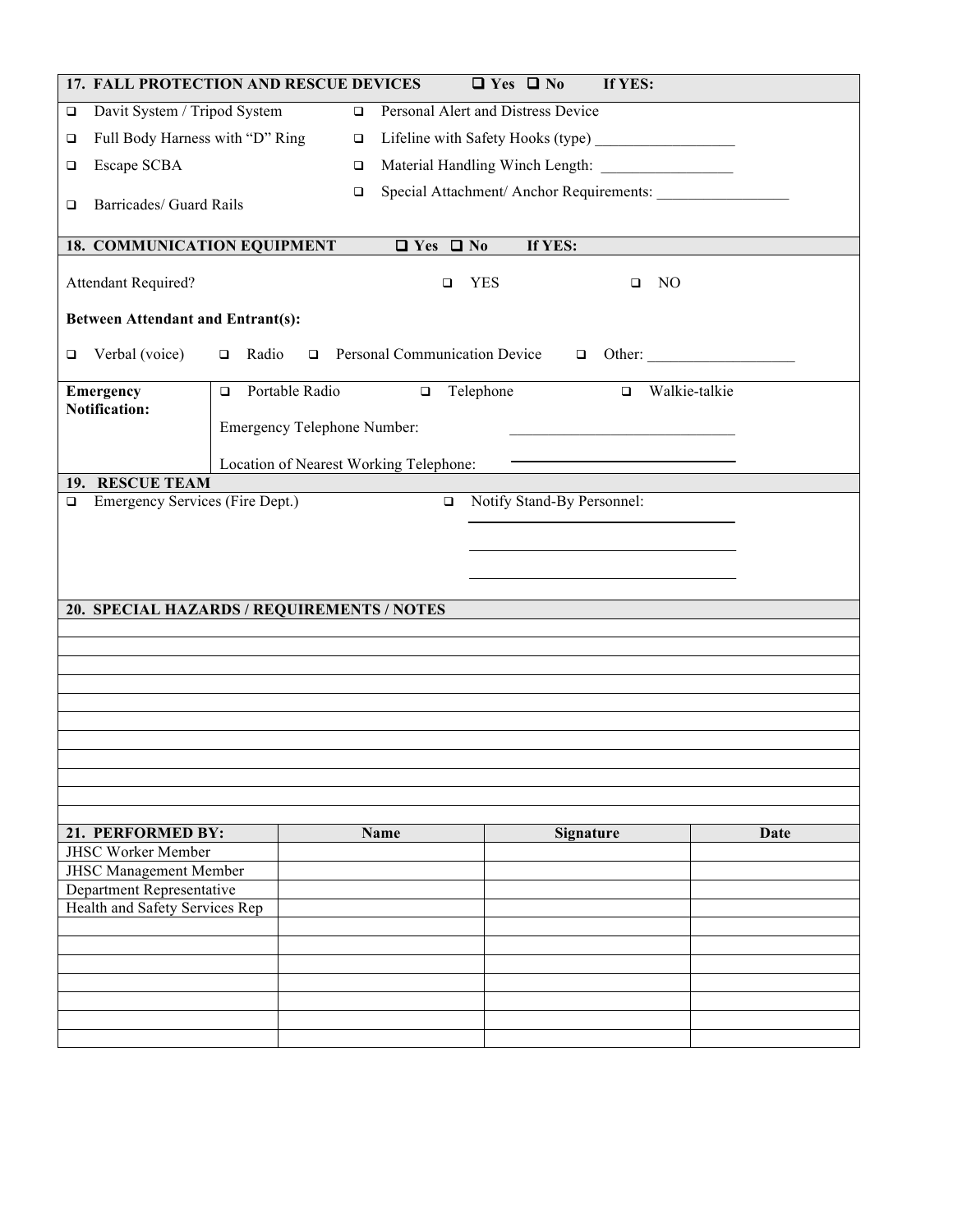## **CONFINED SPACE ENTRY PERMIT**

| Confined Space Location: ________                                                                                                                                                                                              |                                  |                           |  |                                      |  |                      |                                                                                                                                                                                                                                |  |                                   |         |
|--------------------------------------------------------------------------------------------------------------------------------------------------------------------------------------------------------------------------------|----------------------------------|---------------------------|--|--------------------------------------|--|----------------------|--------------------------------------------------------------------------------------------------------------------------------------------------------------------------------------------------------------------------------|--|-----------------------------------|---------|
|                                                                                                                                                                                                                                |                                  |                           |  |                                      |  |                      |                                                                                                                                                                                                                                |  |                                   |         |
| Attendant: New York Street, New York Street, New York Street, New York Street, New York Street, New York Street, New York Street, New York Street, New York Street, New York Street, New York Street, New York Street, New Yor |                                  |                           |  |                                      |  |                      | Supervisor: Analysis of the state of the state of the state of the state of the state of the state of the state of the state of the state of the state of the state of the state of the state of the state of the state of the |  |                                   |         |
|                                                                                                                                                                                                                                |                                  |                           |  |                                      |  |                      |                                                                                                                                                                                                                                |  |                                   |         |
| List of team members:                                                                                                                                                                                                          |                                  | Name:                     |  |                                      |  |                      | Training:                                                                                                                                                                                                                      |  | Signature(s):                     |         |
| Attendant(s)                                                                                                                                                                                                                   |                                  |                           |  |                                      |  |                      |                                                                                                                                                                                                                                |  |                                   |         |
| Entrant(s)                                                                                                                                                                                                                     |                                  |                           |  |                                      |  |                      |                                                                                                                                                                                                                                |  |                                   |         |
| <b>Communications/Scribes</b>                                                                                                                                                                                                  |                                  |                           |  |                                      |  |                      |                                                                                                                                                                                                                                |  |                                   |         |
| Labourer(s)                                                                                                                                                                                                                    |                                  |                           |  |                                      |  |                      |                                                                                                                                                                                                                                |  |                                   |         |
|                                                                                                                                                                                                                                |                                  |                           |  | <b>Description of Confined Space</b> |  |                      |                                                                                                                                                                                                                                |  |                                   |         |
| Hazard(s)                                                                                                                                                                                                                      |                                  |                           |  | Lock-out                             |  | Locked               | <b>Initial</b>                                                                                                                                                                                                                 |  | Removed                           | Initial |
|                                                                                                                                                                                                                                |                                  |                           |  |                                      |  |                      |                                                                                                                                                                                                                                |  |                                   |         |
|                                                                                                                                                                                                                                |                                  |                           |  |                                      |  |                      |                                                                                                                                                                                                                                |  |                                   |         |
|                                                                                                                                                                                                                                |                                  |                           |  |                                      |  |                      |                                                                                                                                                                                                                                |  |                                   |         |
|                                                                                                                                                                                                                                |                                  |                           |  |                                      |  |                      |                                                                                                                                                                                                                                |  |                                   |         |
|                                                                                                                                                                                                                                |                                  |                           |  | <b>Atmospheric Testing</b>           |  |                      |                                                                                                                                                                                                                                |  |                                   |         |
| <b>Air Monitoring Equipment</b>                                                                                                                                                                                                |                                  | <b>Identification No.</b> |  | <b>Calibration Date</b>              |  | <b>Calibrated By</b> |                                                                                                                                                                                                                                |  |                                   |         |
|                                                                                                                                                                                                                                |                                  |                           |  |                                      |  |                      |                                                                                                                                                                                                                                |  |                                   |         |
| <b>Bump Testers Signature to Confirm Test</b>                                                                                                                                                                                  |                                  |                           |  |                                      |  |                      |                                                                                                                                                                                                                                |  |                                   |         |
| Confirmation of O <sub>2</sub> , LEL, CO and H <sub>2</sub> S<br><b>Sensors</b>                                                                                                                                                |                                  |                           |  |                                      |  |                      |                                                                                                                                                                                                                                |  |                                   |         |
| Pre-test                                                                                                                                                                                                                       |                                  |                           |  |                                      |  |                      |                                                                                                                                                                                                                                |  |                                   |         |
|                                                                                                                                                                                                                                | O <sub>2</sub><br>(19.5% to 23%) |                           |  | LEL<br>(Alarm 25%)                   |  |                      | $\overline{CO}$<br>(Alarm 25ppm)                                                                                                                                                                                               |  | H <sub>2</sub> S<br>(Alarm 10ppm) |         |
| Top/Opening<br>Middle/ 1.0m                                                                                                                                                                                                    |                                  |                           |  |                                      |  |                      |                                                                                                                                                                                                                                |  |                                   |         |
| Middle/ 2.0m                                                                                                                                                                                                                   |                                  |                           |  |                                      |  |                      |                                                                                                                                                                                                                                |  |                                   |         |
| <b>Bottom</b>                                                                                                                                                                                                                  |                                  |                           |  |                                      |  |                      |                                                                                                                                                                                                                                |  |                                   |         |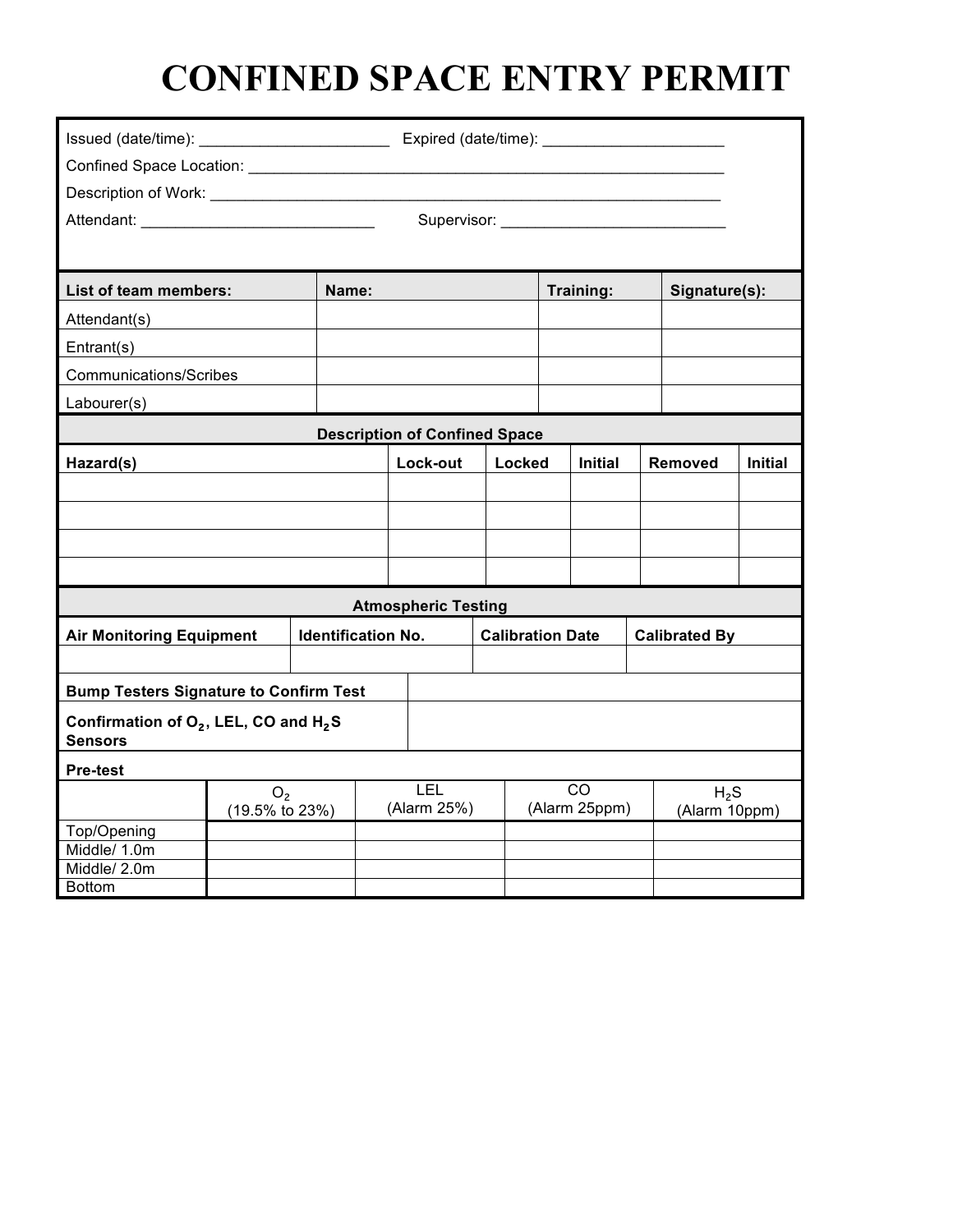| <b>Ventilate then Test</b>    |                  |                                      |  |                                              |            |                                  |          |                                   |           |
|-------------------------------|------------------|--------------------------------------|--|----------------------------------------------|------------|----------------------------------|----------|-----------------------------------|-----------|
|                               |                  | $O_2$<br>$(19.5\% \text{ to } 23\%)$ |  | <b>LEL</b><br>(Alarm 25%)                    |            | $\overline{co}$<br>(Alarm 25ppm) |          | H <sub>2</sub> S<br>(Alarm 10ppm) |           |
| Top/Opening                   |                  |                                      |  |                                              |            |                                  |          |                                   |           |
| Middle/ 1.0m                  |                  |                                      |  |                                              |            |                                  |          |                                   |           |
| Middle/ 2.0m                  |                  |                                      |  |                                              |            |                                  |          |                                   |           |
| <b>Bottom</b>                 |                  |                                      |  |                                              |            |                                  |          |                                   |           |
| <b>Supervisor Sign-off</b>    |                  |                                      |  |                                              |            |                                  |          |                                   |           |
| Date:                         |                  | Time:                                |  |                                              | Signature: |                                  |          |                                   |           |
|                               |                  |                                      |  | <b>Entrant Personal Protective Equipment</b> |            |                                  |          |                                   |           |
| <b>Entrant Equipment List</b> |                  | Inspected By                         |  | Date                                         |            | Rescue Equipment                 |          | Inspected By                      | Date      |
|                               |                  |                                      |  |                                              |            |                                  |          |                                   |           |
|                               |                  |                                      |  |                                              |            |                                  |          |                                   |           |
|                               |                  |                                      |  |                                              |            |                                  |          |                                   |           |
|                               |                  |                                      |  |                                              |            |                                  |          |                                   |           |
|                               |                  |                                      |  |                                              |            |                                  |          |                                   |           |
|                               |                  |                                      |  |                                              |            |                                  |          |                                   |           |
|                               |                  |                                      |  |                                              |            |                                  |          |                                   |           |
|                               |                  |                                      |  | <b>Entrant/Attendant Accountability</b>      |            |                                  |          |                                   |           |
| <b>Entrant Name</b>           | <b>Attendant</b> |                                      |  | <b>PPE Checked</b>                           |            | <b>Training Checked</b>          | Time in: |                                   | Time out: |
|                               |                  |                                      |  |                                              |            |                                  |          |                                   |           |
|                               |                  |                                      |  |                                              |            |                                  |          |                                   |           |
|                               |                  |                                      |  |                                              |            |                                  |          |                                   |           |
|                               |                  |                                      |  |                                              |            |                                  |          |                                   |           |
|                               |                  |                                      |  |                                              |            |                                  |          |                                   |           |
|                               |                  |                                      |  |                                              |            |                                  |          |                                   |           |
|                               |                  |                                      |  |                                              |            |                                  |          |                                   |           |
|                               |                  |                                      |  |                                              |            |                                  |          |                                   |           |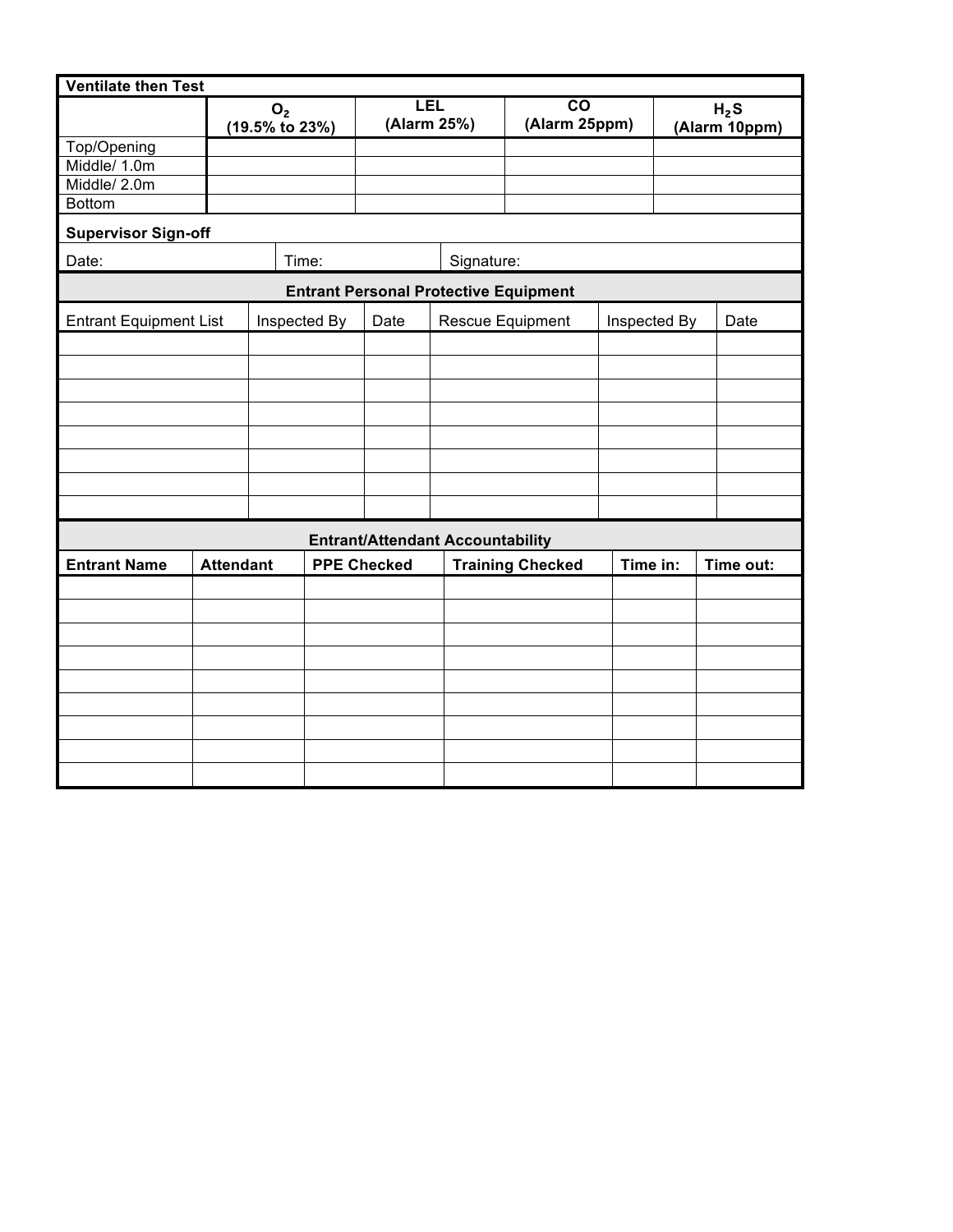| <b>Monitoring</b><br>$\overline{co}$ |                          |                                  |             |               |               |  |  |  |  |
|--------------------------------------|--------------------------|----------------------------------|-------------|---------------|---------------|--|--|--|--|
| Time:                                | <b>Location in Space</b> | $H_2S$                           |             |               |               |  |  |  |  |
|                                      |                          | O <sub>2</sub><br>(19.5% to 23%) | (Alarm 25%) | (Alarm 25ppm) | (Alarm 10ppm) |  |  |  |  |
|                                      |                          |                                  |             |               |               |  |  |  |  |
|                                      |                          |                                  |             |               |               |  |  |  |  |
|                                      |                          |                                  |             |               |               |  |  |  |  |
|                                      |                          |                                  |             |               |               |  |  |  |  |
|                                      |                          |                                  |             |               |               |  |  |  |  |
|                                      |                          |                                  |             |               |               |  |  |  |  |
|                                      |                          |                                  |             |               |               |  |  |  |  |
|                                      |                          |                                  |             |               |               |  |  |  |  |
|                                      |                          |                                  |             |               |               |  |  |  |  |
|                                      |                          |                                  |             |               |               |  |  |  |  |
|                                      |                          |                                  |             |               |               |  |  |  |  |
|                                      |                          |                                  |             |               |               |  |  |  |  |
|                                      |                          |                                  |             |               |               |  |  |  |  |
|                                      |                          |                                  |             |               |               |  |  |  |  |
|                                      |                          |                                  |             |               |               |  |  |  |  |
|                                      |                          |                                  |             |               |               |  |  |  |  |
|                                      |                          |                                  |             |               |               |  |  |  |  |
|                                      |                          |                                  |             |               |               |  |  |  |  |
|                                      |                          |                                  |             |               |               |  |  |  |  |
|                                      |                          |                                  |             |               |               |  |  |  |  |
|                                      |                          |                                  |             |               |               |  |  |  |  |
|                                      |                          |                                  |             |               |               |  |  |  |  |
|                                      |                          |                                  |             |               |               |  |  |  |  |
|                                      |                          |                                  |             |               |               |  |  |  |  |
|                                      |                          |                                  |             |               |               |  |  |  |  |
|                                      |                          |                                  |             |               |               |  |  |  |  |
|                                      |                          |                                  |             |               |               |  |  |  |  |
|                                      |                          |                                  |             |               |               |  |  |  |  |
|                                      |                          |                                  |             |               |               |  |  |  |  |
|                                      |                          |                                  |             |               |               |  |  |  |  |
|                                      |                          |                                  |             |               |               |  |  |  |  |

Signature of Competent Supervisor Closing Permit: \_\_\_\_\_\_\_\_\_\_\_\_\_\_\_\_\_\_\_\_\_\_\_\_\_\_\_\_\_\_\_

Date/Time: \_\_\_\_\_\_\_\_\_\_\_\_\_\_\_\_\_\_\_\_\_\_\_\_\_\_\_\_\_\_\_